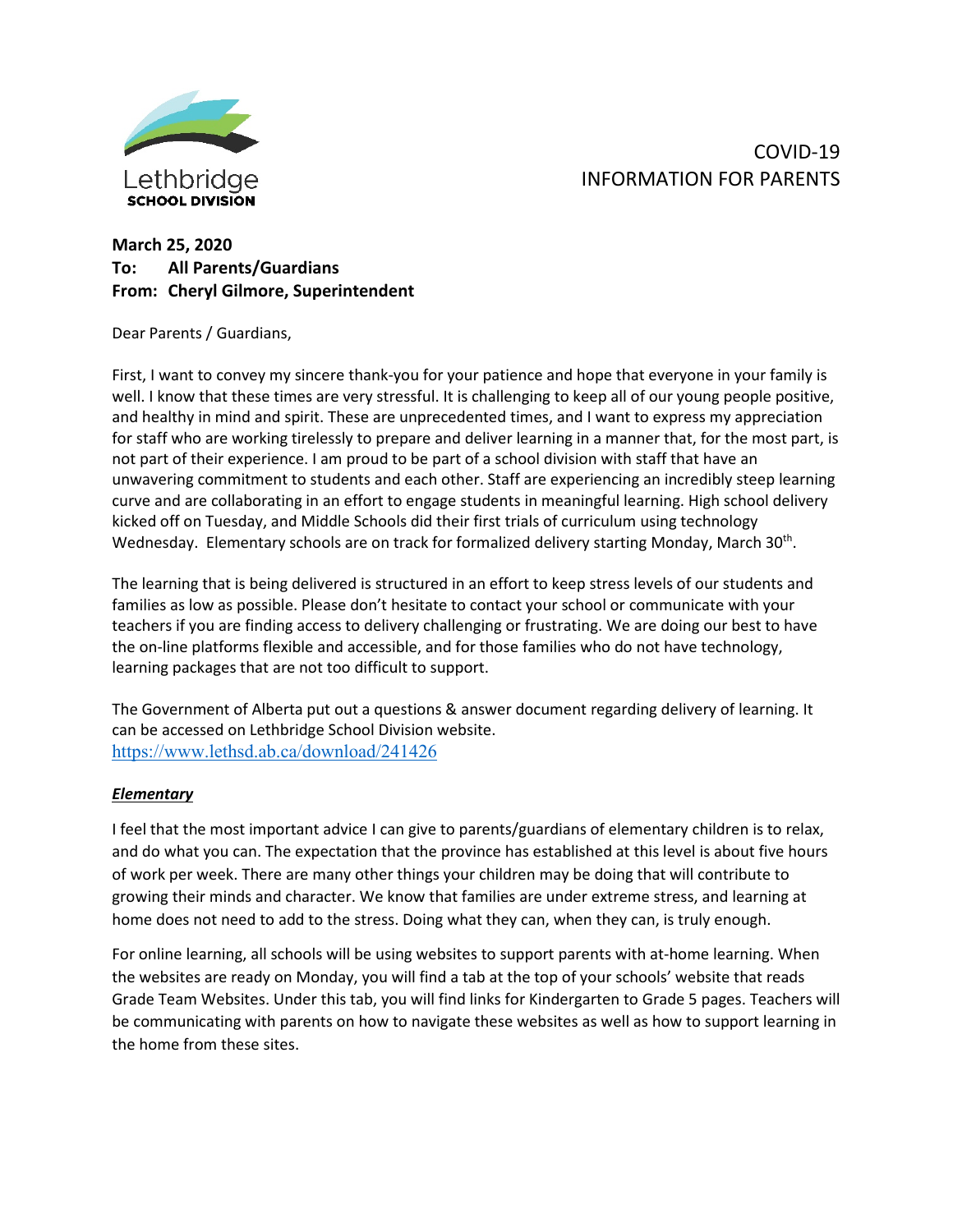Some teachers are also using other delivery platforms to enhance learning, and/or communicate with parents and students, especially if they have been using something with families and students throughout the year.

Schools are also figuring out how to work with families who do not have access to technology. If there is not technology in the home, the schools are providing alternate methods of delivery.

# *Middle School*

As mentioned, the middle schools have started their first trials of curriculum delivery using technology today, and will continue with these trials over the next few days. The more formal curriculum roll out will start on Monday, March 30. Schools sent information that was specific to the school site delivery system to every family. If a student is unable to connect, the school is there for support. I ask that students and parents/guardians try to be patient with the "assessment" part of the learning until teachers have worked with this system of delivery over enough time to professionally consider what assessment will look like. Be assured that all of the learning is linked to learning outcomes in the provincial Programs of Studies, and that students should not focus on whether or not something will be "marked." Much of the learning is structured to engage and move students forward in covering the essential outcomes for this year and prepare them for the next school year. There are also activities that are structured for the purpose of keeping students interested, curious, and inspired to be active learners. As schools engage students and move forward, assessment strategies will be determined and communicated.

#### *High School*

The high school delivery is more intense because teachers will be doing their best to cover the curricular outcomes that will best prepare students for successful transition to life after high school (postsecondary, credentialing, or work) as well as to the next level of courses if in grades 9-10-11. We are very fortunate to have creative and innovative teachers who are also continuing many option courses with students learning at home. There is some information that is specific to high school that students and parents will want to know.

# *Question & Answer for HIGH SCHOOL BELOW*

# **Will a Grade 12 student get credits for Off Campus (Work Experience and Registered Apprenticeship) if they have been laid off work?**

A School Messenger message was sent out this past Monday asking students to forward hours by email if they are continuing to work and requesting that they inform us if they have been laid off due to the COVID 19. If the latter is the case, we will predict hours they would have worked and award credits. If they would like to begin work experience during this time, that is certainly possible. Please email the coordinator, Andrew Krul at [andrew.krul@lethsd.ab.ca.](mailto:andrew.krul@lethsd.ab.ca) If you did not receive the message on Monday, please inform him.

#### **Will Grade 12 students still graduate this year?**

Every student who is eligible to graduate from Grade 12 this year will graduate. Students who are moving on to post-secondary studies will not be penalized. Government will be working with post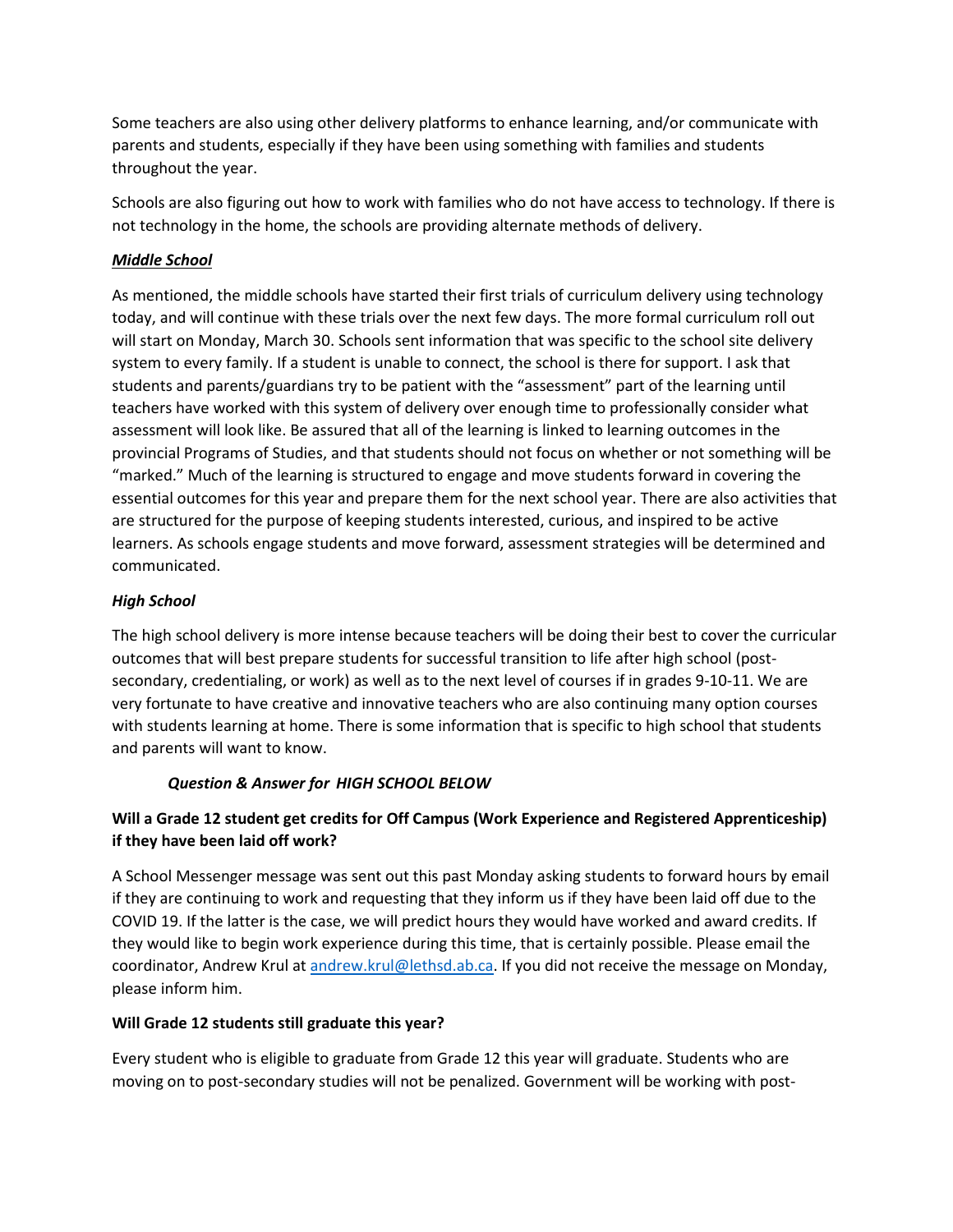secondary institutions to ensure that these extraordinary circumstances do not prevent students from being eligible for admission to post-secondary studies for the upcoming school year.

#### **What is happening for Grade 12 diploma exams?**

All Grade 12 diploma exams are cancelled through to the end of June 2020. Students currently registered to write diploma exams during June sessions will receive exemptions, without the need to apply for one.

# **Under what circumstances will some students still be able to write diploma exams? And how do they make that arrangement?**

- Special circumstances where diploma exams may be administered include:
- Home schooled students due to some post-secondary institutions specifically requiring a standardized test result for home schooled students.
- Adult students (students with mature student status) can challenge diploma exams without taking the course. These students cannot be exempt from diploma exams as they do not have a school awarded grade. Students who do not study under a school authority, such as home school students, can contact exam.admin@gov.ab.ca for assistance.

# **How will students receive enough credits to graduate high school? Please explain how students will still achieve the 100 credits they need to graduate?**

Students on track to receive 100 or more credits will still be eligible to graduate and receive a high school diploma. Principals will have the ability to award up to 15 unassigned credits to students in Grade 12 whose program has been negatively impacted by class cancellations. For any courses that had started, schools will complete them with the student to the best of their ability, provide a final mark and award credits. If the student is unable to complete a course that would have led them to achieving a high school diploma, such as work experience or a career and technology studies course, principals have the ability to award unassigned credits to ensure the student graduates.

# **Why not just lower the credit requirement to graduate this year?**

It is important for student transcripts to be complete with 100 credits or more as to not create issues for students in the long-term. Most students graduate with more than 100 credits, so the 15 unassigned credits that principals will be able to use are only for students whose program has been negatively impacted by class cancellations, affecting their ability to graduate this year.

# **Why did Alberta Education wait to cancel Grade 12 diploma exams, when other provinces had already canceled them?**

Alberta Education's first and foremost priority for Grade 12 students was to ensure those that are eligible to graduate would still be able to do so, and continue on to post secondary studies without being penalized. However, feedback from the education partners over the last few days has identified a number of challenges in having Grade 12 students write diploma exams. Based on this feedback, government decided to cancel Grade 12 diploma exams through to the end of June 2020. Students will receive a final mark for classes they are currently taking by the end of the school year, which will appear on their transcript. They can then use their transcript for post-secondary entrance, scholarships and other purposes, as they normally would.